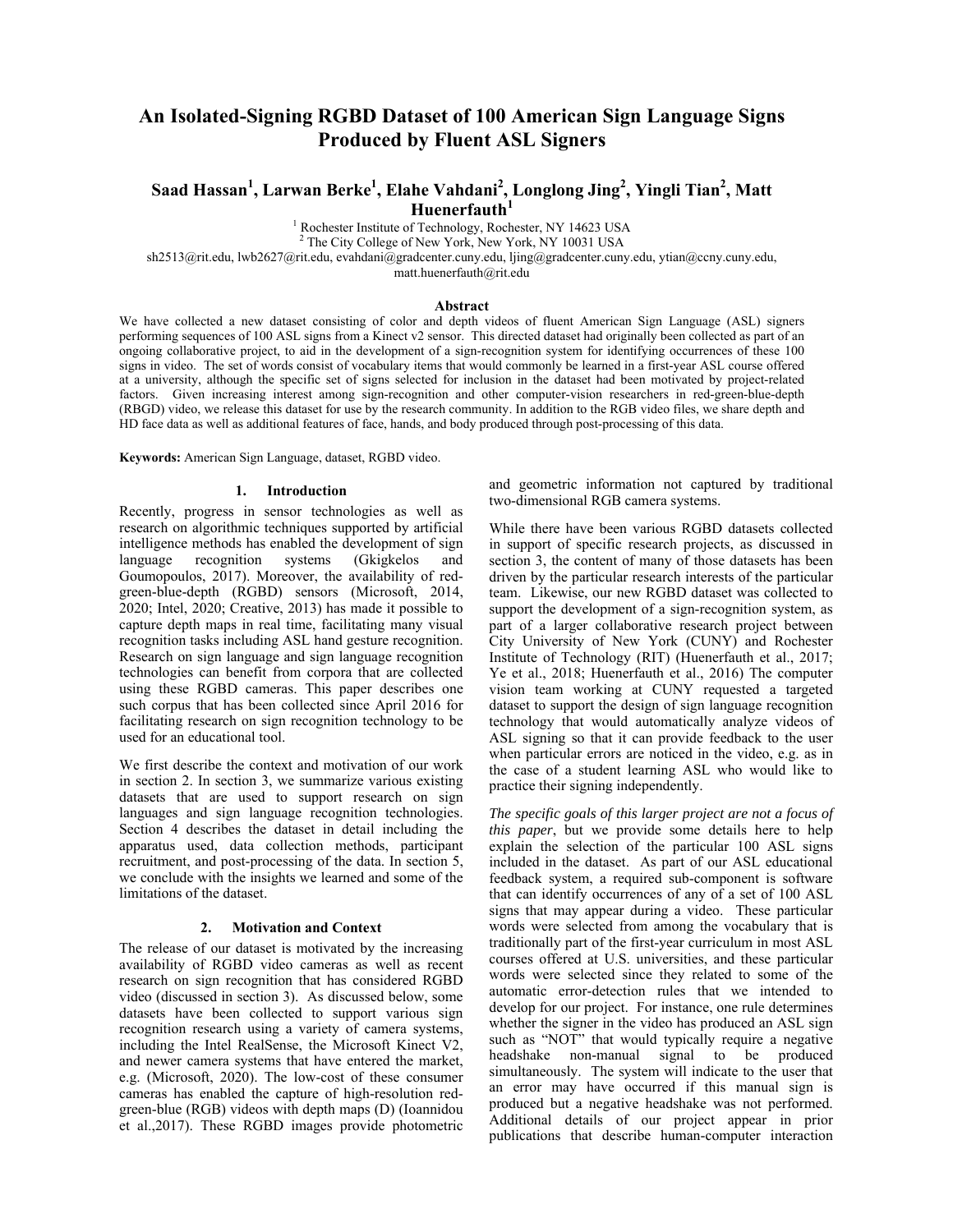research into the design of a system like this (Huenerfauth et al., 2017; Shah et al., 2019; Huenerfauth et al., 2016).

Thus, while we had originally collected this dataset for internal training purposes for creating one component of our research system (which explains the particular selection of the 100 ASL signs in this dataset), we decided to release this dataset for use by the community. Our decision has been motivated by an increased interest among computer vision researchers in working with color and depth data for human movement recognition. Thus, the ASL-100-RGBD dataset presented in this paper is disseminated for academic research on sign language recognition.

# **3. Existing ASL Databases**

There are many publicly available corpora that have provided a valuable infrastructure for research on signlanguage linguistics and for useful sign-related technologies for people who are deaf or hard-of-hearing. Traditionally, these videos consist of color video, but many were collected prior to the recent proliferation of RGBD video camera technology.

For instance, the National Center for Sign Language and Gesture Resources (NCSLGR) corpus contains ASL videos collected and linguistically annotated by researchers at Boston University. This dataset can be accessed using a web-based Data Access Interface (DAI), which provides access to data from the American Sign Language Linguistic Research Project (ASLLRP) (Neidle and Vogler, 2012; Neidle, 2002; Neidle, 2001). Several subsets of this database (Dreuw, Neidle, et al., 2008), including RWTH-BOSTON-50 and RWTH-BOSTON-104, were created in collaboration with RWTH Aachen University to build up benchmark databases for further research on sign language recognition. RWTH-BOSTON-50 was defined for assisting with the task of isolated sign language recognition (Zahedi et al., 2006). The RWTH-BOSTON-104 corpus has been used in continuous sign language recognition experiments (Dreuw et al., 2007; Dreuw, Stein, et al., 2008). Another commonly used sign language corpus of continuous signing data includes the RWTH-PHOENIX corpus consisting of German public TV station PHOENIX in the context of weather forecasts during daily news broadcast (Koller et al., 2015).

Similar to our new ASL-100-RGBD dataset, other ASL datasets consist of isolated sign productions. For instance, the American Sign Language Lexicon Video Dataset (ASLLVD) contains nearly 10,000 videos of over 3,300 ASL signs, produced by up to six native ASL signers in citation form, from multiple simultaneous camera angles, as well as various morphological and articulatory annotations for each (Athitsos, 2008). As another example, the Purdue RVL-SLLL ASL Database consists of 3576 videos from 14 ASL signers, and it was also collected using color video cameras, under two different lighting conditions (to suppress shadows or enhance contrast respectively). A portion of this corpus consists of continuous signing of memorized paragraphs, and another portion includes isolated sign productions (Martnez et al., 2002).

While these color-video corpora above (and many others beyond the few examples mentioned here) have been used in a variety of sign-language recognition research, there is emerging interest in the computer vision community at conducting research on data from sensors that provide both color and depth data, e.g. (Jing et al, 2019; Xie, 2018). More specifically, recent research has investigated sign recognition that considers a combination of RGB and depth information, e.g. (Almeidaab et al., 2014; Buehler et al., 2011, Chai et al., 2013; Jiang et al., 2014; Pugeault & Bowden, 2011; Ren et al., 2013, Yang, 2015; Ye et al., 2018; Zafrulla et al., 2011; Zhang et al., 2016).

Some of this research has considered static images with both color and depth information. For instance, Pugeault and Bowden investigated ASL fingerspelling letter recognition using a Kinect camera (2011). Keskin et al. captured data for 24 static images of handshapes as input to their classification model (2012). The American Sign Language Image Dataset (ASLID) contains 809 images (resolution 240 X 352) from various signs collected from six native ASL signers, as extracted from Gallaudet Dictionary videos. Ren et al. captured static handshapes for 10 ASL numerical digits using a Kinect camera, from 10 signers who were in visually cluttered backgrounds (2013).

The proliferation of RGBD video camera technology has propelled advances in areas such as reconstruction and gesture recognition. While the early RGBD data sets tended to be small (e.g. Bronstein et al., 2007), the field has expanded to include datasets for enabling research on identity recognition, pose recognition, and inferring facial expression and emotions (Min et al., 2014.; Fanelli et al., 2010; Firman, 2016). Recently these technological advancements have also enabled research on signrecognition from RBGD videos. For instance, Yang developed a method to recognize 24 manual signs based on handshape and motion information extracted from RGBD videos (2015). Mehrotra et al. employed a support vector machine to recognize 37 Indian Sign Language (ISL) signs, based on 3D skeleton points captured using a Kinect Camera (2015). Kumar et al. used a combination of both a Leap Motion sensor and a Kinect Camera to recognize 50 ISL signs (2007). There has also been prior sign recognition research using RGBD video for Brazilian Sign Language (Almeidaab et al., 2014), Greek Sign Language (Gkigkelos and Goumopoulos, 2017), and Chinese Sign Language (USTC, 2019). Our dataset is also collected to exploit the depth modality for the recognition of strategically selected 100 ASL signs.

## **4. The ASL-100-RGBD Dataset**

As discussed above, ASL-100-RGBD is a novel dataset that has been strategically collected and annotated to support the development of a sign language recognition system for use as a sub-component of our overall ASL education software system (Huenerfauth et al., 2017; Ye et al., 2018; Zhang et al., 2016). For that reason, the 100 ASL signs included in the dataset had been selected since they were signs commonly taught in the first-year curriculum of ASL courses in U.S. universities and because our system needed a detector for these ASL signs as part of some of its rules for providing feedback to users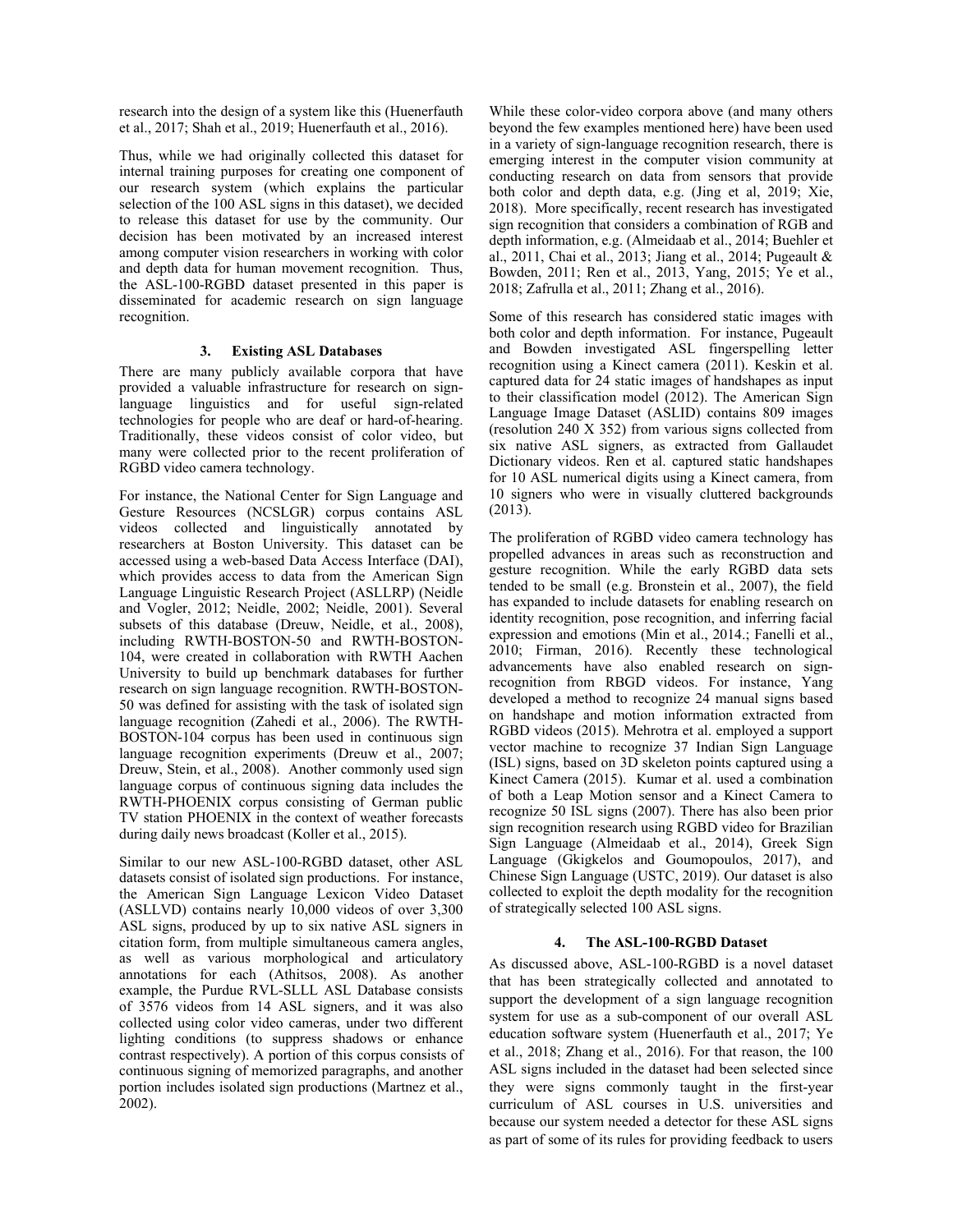(Huenerfauth et al., 2017). Overall, the set of 100 signs includes some that are related to questions (e.g. WHERE, WHICH), negation (e.g. NONE, NOT), time-related words (e.g. TONIGHT, TUESDAY). A full listing of the gloss labels used to identify these signs in our recordings is shown in Figure 3. The dataset consists of 100 ASL signs that have been produced by 22 fluent signers (details) below), with each signer often producing multiple recordings. Each recorded video consists of the 100 ASL signs, and the start-time and end-time of each of the signs have been annotated, using the 100 text labels provided in Figure 3. Since this dataset had been collected for the internal development of a recognition system for our project, a custom set of gloss labels was used to identify each sign. The ASL-100-RGBD dataset is available via the Databrary platform (Huenerfauth, 2020). A sample video that visualizes the face and body-tracking information available in this dataset is available at the following URL: http://medialab.ccny.cuny.edu/wordpress/datecode/.

#### 4.1 **Apparatus**

The ASL-100-RGBD dataset has been captured by using a Kinect 2.0 RGBD camera. As shown in Figure 1, the output of this camera system includes multiple channels which include RGB, depth, skeleton joints (25 joints for every video frame), and HD face (1,347 points). The video resolution produced in  $1920 \times 1080$  pixels for the RGB channel and 512 x 424 pixels for the depth channels respectively.

#### **Data Collection** 4.2

During the recording session, the participant was met by a member of our research team who was a native ASL signer. No other individuals were present during the data collection session. The participant was presented with a sequence of videos of a native ASL signer performing each of the desired 100 signs. Participants were asked to perform a sequence of the 100 individual ASL signs, without lowering their hands between signs. Signers were encouraged to hold their hands in a comfortable neutral position in the signing space in-between each of the signs. Time permitting, we collected two to three videos per signer, with each video containing up to one production of each of the 100 ASL signs. This process yielded a total collection of 42 video files, each containing about 100 signs and approximately 4,150 tokens in total.

#### 4.3 **Participants**

All 22 of our participants were fluent ASL signers. As screening, we asked our participants: Did you use ASL at home growing up, or did you attend a school as a very young child where you used ASL? All the participants responded affirmatively to this question. A total of 22 DHH participants were recruited from the Rochester Institute of Technology campus. Participants included 15 men and 7 women, aged 20 to 51 (median  $= 23$ ). Fifteen of our participants reported that they began using ASL when they were seven years old or younger. The remaining of the participants reported that they had been using ASL for at least 6 years and that they regularly used ASL at work or school.

#### 4.4 **Annotation and Post-Processing**

The videos were annotated using ELAN, using the gloss labels shown in Figure 3, to indicate the start-time and stop-time of each token. At times, participants in our recordings accidentally omitted a requested sign, and at other times participants intentionally did not produce one of the requested signs. Participants in our video collection session were encouraged to produce a sign only if it were a sign that they would produce themselves; if they did not use a particular sign, e.g. due to some regional/dialectal variation, they were instructed to skip that sign. At other times in our videos, the participant accidentally performed a different sign than the specific form requested (as shown in the stimulus video). For this reason, our team needed to watch the resulting videos carefully to ensure that the signs included in the video were the specific 100 signs that had been requested. In the case of sign productions that differed from the designed token, e.g. with the signer using a different handshape or other variation, the sign was not annotated.

To make it easier for future researchers to make use of this dataset, we have also performed some post-processing of the Kinect data, with the output available as additional files in our dataset, accompanying each video. To extract the detailed coordinates of face, hands, and body from the RGB videos, we employed the OpenPose system (Cao et al., 2018), which is capable of detecting body, hand, facial, and foot keypoints of multiple people on single image in real time. The output of OpenPose includes estimation of 70 keypoints for the face including eyes, eyebrows, nose, mouth and face contour, e.g. as illustrated in Figure  $2(a)$ . The software also estimates 21 keypoints for each of the hands (Simon et al., 2017), including 3 keypoints for each finger, as shown in Figure 2(b). Additionally, there are 25 keypoints estimated for the body pose (and feet) (Cao et al., 2017; Wei et al., 2016), as shown in Figure 2(c).



Figure 1: Samples of the available channels in our dataset including RGB, skeleton joints (25 joints for every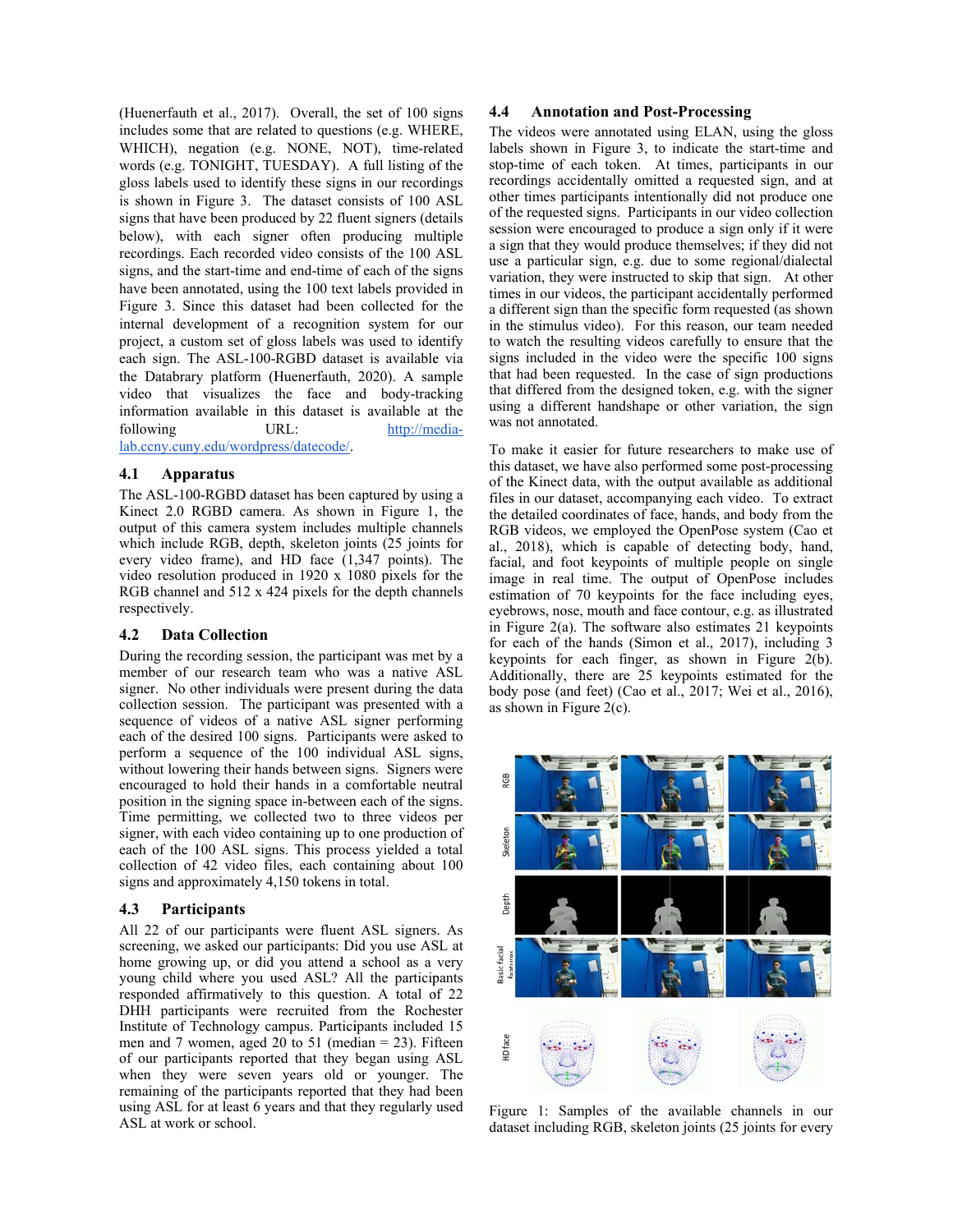frame), depth map, basic face features (5 main face components), and HD Face (1,347 points.)



Figure 2: The coordinates of the extracted features from RGB channel for face, hand, and body by OpenPose.

**ALWAYS, CAN'T\_CAN NNOT, DODO O1, DODO2, DON'T\_CA ARE, DON'T T\_KNOW, DO ON'T\_LIKE, DON'T\_MI IND, DON'T T\_WANT, EIGHT\_O\_ \_CLOCK1, E EIGHT\_O\_CL LOCK2, ELEVEN\_O O\_CLOCK, E EVERY\_AFTE ERNOON, EVERY\_DA AY, EVERY\_ \_FRIDAY, EVERY\_MO ONDAY, EVE ERY\_MORNIN NG, EVERY\_NI IGHT, EVER RY\_SATURDA AY, EVERY\_SU UNDAY, EVE ERY\_THURSD DAY,**   $\texttt{EVERY\_TUESDAY}$ ,  $\texttt{EVERY\_WEDNESDAY}$ , **FIVE\_O\_C CLOCK1, FI IVE\_O\_CLOC CK2, FOR\_FOR, FOUR\_O\_C CLOCK1, FOUR\_O\_C CLOCK2, FR RIDAY, HOW W1, HOW2, I\_ME, IF F\_SUPPOSE, , IX\_HE\_SH HE\_IT, IX\_THEY\_ \_THEM, LAS ST\_WEEK, L LAST\_YEAR, MIDNIGHT T1, MONDAY Y, MONTH, MORNING, NEVER, N NEXT\_WEEK1 1, NEXT\_WE EEK2, NEXT\_YEA AR, NIGHT, , NINE\_O\_C CLOCK1, NINE\_O\_C CLOCK2, NO O, NO\_ONE, , NONE, NOON1, N NOT, NOW, ONE\_O\_CLO OCK1, ONE\_O\_CL LOCK2, PAS ST\_PREVIOU US, QMWG, QUESTION N, RECENT, , SATURDAY Y, SEVEN\_O\_ \_CLOCK1, S SEVEN\_O\_CL LOCK2, SINCE\_UP P\_TO\_NOW, SIX\_O\_CLO OCK1, SIX\_O\_CL LOCK2, SOM METIMES, S SOON1, SOON2, S SUNDAY, TE EN\_O\_CLOCK K, THREE\_O\_ \_CLOCK1, T THREE\_O\_CL LOCK2, THURSDAY Y, THURSDA AY2, TIME, , TODAY, TOMORROW W, TONIGHT T, TUESDAY Y, TWELVE\_O O\_CLOCK, T TWO\_O\_CLOC CK1, TWO\_O\_CL LOCK2, WAV VE\_NO, WED DNESDAY, WEEK, WH HAT1, WHAT T2, WHEN1, , WHEN2, WHERE, W WHICH, WHO O1, WHO2, WHO3, WHY1, WH HY2, WILL\_ \_FUTURE, Y YESTERDAY, YOU** 

Figure 3. Gloss labels used in the ASL-100-RGBD dataset

# **5.** Summary, Limitations, and Future Work

This paper has described the collection procedure and the contents of our new ASL-100-RGBD dataset. A desc cribed above, this dataset h ad originally b been collected described above, this dataset had originally been collected<br>to support our project on designing an educational tool for providing feedback about potential errors during ASL signing, and we later decided to release this dataset for use by the research community.  $As$ L<br>se<br>is

Given its origins, there are several limitations of thi dataset. For instance, the selection of 100 ASL signs in dataset. For instance, the selection of 100 ASL signs in this dataset may seem somewhat arbitrary; the selection of this set had originally been driven by the specific needs of our research project. In addition, we have utilized a custom gloss label convention for labelling these signs (Figure 3), rather than aligning our gloss labeling with an (Figure 3), rather than aligning our gloss labeling with an established gloss convention used in prior ASL datasets. In addition, our dataset is small in size, and it only consists of data from 22 individuals, who primarily consist of young adults drawn from the Rochester Institute of Technology and surrounding community. For thi reason, the individuals included in this dataset do not represent the wide variety of demographic and regional variation in ASL signing. Furthermore, the specific collection procedure used in this study employed a video stimulus presentation of an ASL sign performed by a native ASL signer. There is a risk that the artificial nature of this recording task could have influenced the naturalness of the ASL sign productions that were colle ected in this d dataset. Figure 3. Gloss la<br>
5. **Summa**<br>
This paper has de<br>
contents of our<br>
described above,<br>
to support our precoviding feedba<br>
is graing, and we la<br>
by the research cord our providing feedba<br>
is graing, and we la<br>
by the researc y<br>yes coaeee<br>eeee

In future work, we are utilizing this dataset to develop sign recognition software as part of our continuing effort on our overall research project, which is focused on on our overall research project, which is focused on creating tools to provide feedback to ASL signers about potential errors in videos of their ASL signing.

## **6 6. Acknowl ledgements**

This material is based upon work supported by the This material is based upon work supported by the<br>National Science Foundation under award Nos. 1462280, 1400 0802, and 1400810. W We are grat eful for the contributions of our collaborator Elaine Gale at CUNY Hunter College and for our research assistants Kasmira Patel and Anmolvir Kaur. ne<br>Y<br>ra<br>|-).

#### **7. Bibliographical References**

- Almeidaab, S.G.M., Guimaresc, F.G., Ramrez, J. (2014) Feature extraction in Brazilian sign language<br>recognition based on phonological structure and using recognition based on phonological structure and using RGB-D sensors. Expert Systems with Applications 41 1(16), 7259–7 7271
- Athitsos, V., Neidle, C., Sclaroff, S., Nash, J., Stefan, A., Yuan, Q., Thangali, A. (2008). The ASL lexicon video dataset. In: Proceedings of CVPR 2008 Workshop on Human Communicative Behaviour Analysis. IEEE.
- Bronstein, A. M., Bronstein, M. M., & Kimmel, R. (2007). Calculus of Nonrigid Surfaces for Geometry and Texture Manipulation. IEEE Transactions on Visualization and Computer Graphics, 13(5), 902-913 doi: 10.1109/tvcg.2007.1041 ry<br>on<br>3.
- doi: 10.1109/tvcg.2007.1041<br>Buehler, P., Everingham, M., Huttenlocher, D.P., Zisserman, A. (2011). Upper body detection and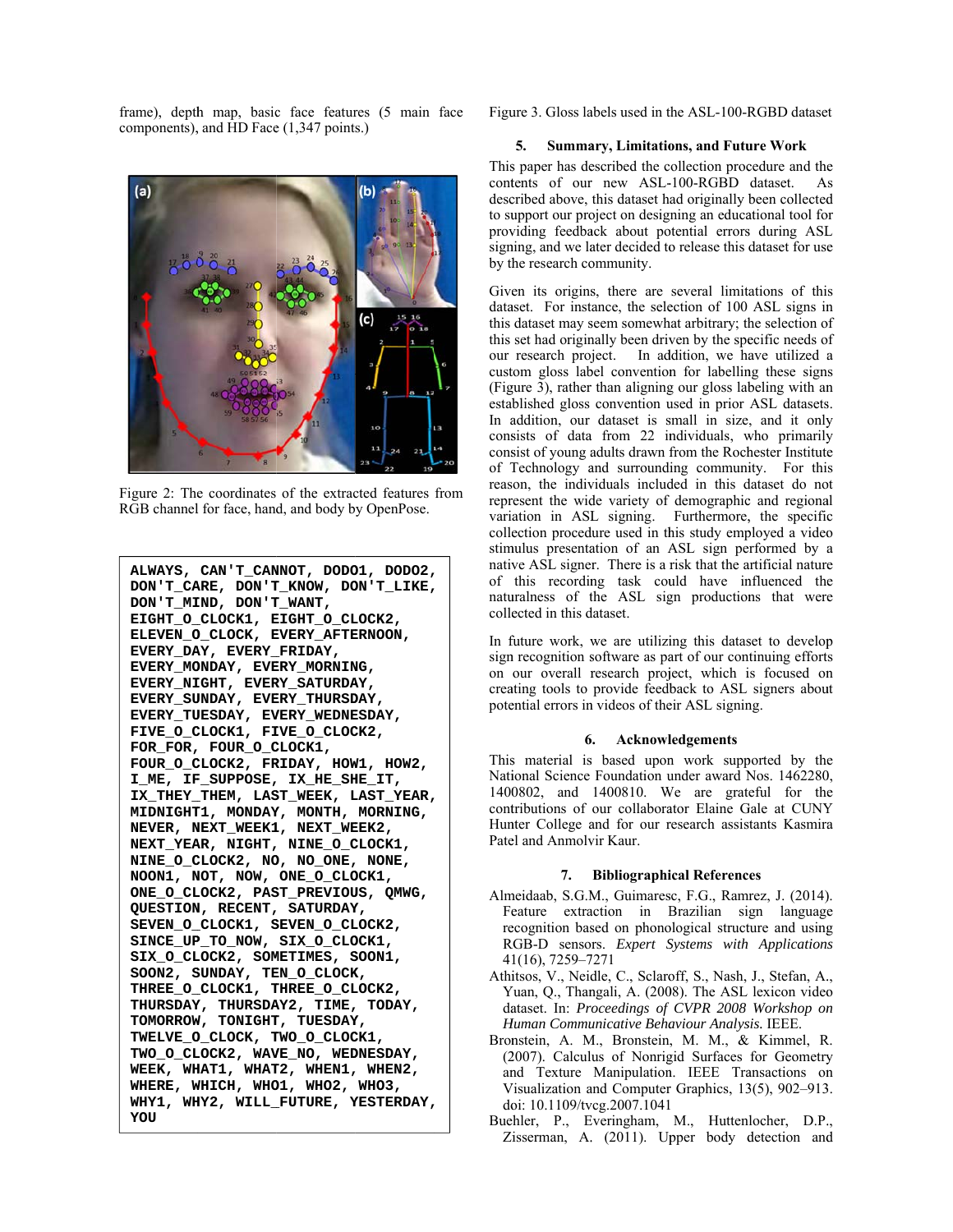tracking in extended signing sequences. *International journal of computer vision* 95(2), 180

- Cao, Z., Hidalgo, G., Simon, T., Wei, S.-E., Sheikh, Y. (2018). OpenPose: Realtime Multi-Person 2D Pose Estimation using Part Affinity Fields.
- Cao, Z., Simon, T., Wei, S.-E., & Sheikh, Y. (2017). Realtime Multi-person 2D Pose Estimation Using Part Affinity Fields. 2017 IEEE Conference on Computer Vision and Pattern Recognition (CVPR). doi: 10.1109/cvpr.2017.143
- Chai, X., Li, G., Lin, Y., Xu, Z., Tang, Y., Chen, X., Zhou, M. (2013). Sign language recognition and translation with kinect. In: Proceedings of IEEE International Conference on Automatic Face and Gesture Recognition
- Creative. 2013. Creative Senz3D™ Interactive Gesture Camera Available for Online Order from 5 September. Accessed on February 18, 2020. https://sg.creative.com/corporate/pressroom?id=13377
- Dreuw, P., Rybach, D., Deselaers, T., Zahedi, M., Ney, H. (2007). Speech recognition techniques for a sign language recognition system. In: *Proceedings of the 8th Annual Conference of the International Speech Communication Association (INTERSPEECH),* Antwerp, Belgium.
- Dreuw, P., Neidle, C., Athitsos, V., Sclaroff, S., Ney, H. (2008) Benchmark Databases for Video-Based Automatic Sign Language Recognition. In: *The Sixth International Conference on Language Resources and Evaluation (LREC).* Morocco. May 2008.
- Dreuw, P., Stein, D., Deselaers, T., Rybach, D., Zahedi, M., Bungeroth, J., Ney, H. (2008). Spoken language processing techniques for sign language recognition and translation. *Technology and Disability* 20 121–133
- Fanelli, G., Gall, J., Romsdorfer, H., Weise, T., & Gool, L. V. (2010). A 3-D Audio-Visual Corpus of Affective Communication. IEEE Transactions on Multimedia, 12(6), 591–598. doi: 10.1109/tmm.2010.2052239
- Firman, M. (2016). RGBD Datasets: Past, Present and Future. 2016 IEEE Conference on Computer Vision and Pattern Recognition Workshops (CVPRW). doi: 10.1109/cvprw.2016.88
- Gkigkelos, N. and Goumopoulos, C. (2017). Greek Sign Language vocabulary recognition using Kinect. In *Proceedings of the 21st Pan-Hellenic Conference on Informatics (PCI 2017).* Association for Computing Machinery, New York, NY, USA, Article 51, 1–6. DOI: https://doi.org/10.1145/3139367.3139386
- Huenerfauth, M., Gale, E., Penly, B., Pillutla, S., Willard, M., Hariharan, D. (2017). Evaluation of Language Feedback Methods for Student Videos of American Sign Language. *ACM Transactions on Accessible Computing* 10, 1, Article 2 (April 2017), 30 pages. DOI: https://doi.org/10.1145/3046788
- Huenerfauth, M., Gale, E., Penly, B., Willard, M., Hariharan, D. (2015). Comparing Methods of Displaying Language Feedback for Student Videos of American Sign Language. In *Proceedings of the 17th International ACM SIGACCESS Conference on Computers & Accessibility (ASSETS '15).* Association for Computing Machinery, New York, NY, USA, 139– 146. DOI: https://doi.org/10.1145/2700648.2809859
- Huenerfauth, M. (2020). An Isolated-Signing RGBD Dataset of 100 American Sign Language Signs Produced by Fluent ASL Signers. *Databrary*. Retrieved

April 1, 2020 from http://nyu.databrary.org. DOI: http://doi.org/10.17910/b7.1062

- Ioannidou, A., Chatzilari, E., Nikolopoulos, S., & Kompatsiaris, I. (2017). Deep Learning Advances in Computer Vision with 3D Data. ACM Computing Surveys, 50(2), 1–38. doi: 10.1145/3042064
- Intel. (2020). Intel® RealSense™ Technology. Accessed February 11, 2020. https://www.intel.com/content/www/us/en/architectureand-technology/realsense-overview.html.
- Jiang, Y., Tao, J., Weiquan, Y., Wang, W., Ye, Z. (2014). An isolated sign language recognition system using RGB-D sensor with sparse coding. In: *Proceedings of IEEE 17th International Conference on Computational Science and Engineering.*
- Jing, L, Vahdani, E., Huenerfauth, M., Tian, Y. (2019). Recognizing American Sign Language Manual Signs from RGB-D Videos. ArXiv Print: arXiv:1906.02851
- Keskin, C., Kra, F., Kara, Y., Akarun, L. (2012). Hand pose estimation and hand shape classification using multi-layered randomized decision forests. In: *In Proceedings of the European Conference on Computer Vision*, pp. 852–863
- Koller, O., Forster, J., Ney, H. (2015). Continuous sign language recognition: Towards large vocabulary statistical recognition systems handling multiple signers. *Computer Vision and Image Understanding.*  141. 108-125. 10.1016/j.cviu.2015.09.013.
- Kumar, P., Gauba, H., Roy, P., Dogra, D. (2017). Coupled HMM-based multi-sensor data fusion for sign language recognition. *Pattern Recognition Letters*. 86. 1-8. 10.1016/j.patrec.2016.12.004.
- Martnez, A.M., Wilbur, R.B., Shay, R., Kak, A.C. (2002). The RVL-SLLL ASL database. In: *Proceedings of IEEE International Conference Multimodal Interfaces.*
- Mehrotra, K., Godbole, A., Belhe, S. (2015). Indian Sign Language recognition using Kinect sensor. In: *Proceedings of the International Conference Image Analysis and Recognition*, pp. 528–535
- Microsoft. (2014). Kinect for Windows SDK. Accessed on February 18, 2020. https://docs.microsoft.com/enus/previous-

versions/windows/kinect/dn799271(v=ieb.10)

- Microsoft. (2020). Azure Kinect DK Develop AI Models: Microsoft Azure, Accessed February 11, 2020. http://azure.microsoft.com/en-us/services/kinect-dk/.
- Min, R., Kose, N., & Dugelay, J.-L. (2014). KinectFaceDB: A Kinect Database for Face Recognition. IEEE Transactions on Systems, Man, and Cybernetics: Systems, 44(11), 1534–1548. doi: 10.1109/tsmc.2014.2331215
- Neidle, C. (2002) SignStream™: A Database Tool for Research on Visual-Gestural Language. In Brita Bergman, Penny Boyes-Braem, Thomas Hanke, and Elena Pizzuto, eds., Sign Transcription and Database Storage of Sign Information, a special issue of Sign Language and Linguistics 4 (2001):1/2, pp. 203-214.
- Neidle, C., S. Sclaroff, and V. Athitsos (2001) SignStream™: A Tool for Linguistic and Computer Vision Research on Visual-Gestural Language Data. *Behavior Research Methods, Instruments, and Computers* 33:3, pp. 311-320.
- Neidle, C., Vogler, C. (2012). A new web interface to facilitate access to corpora: Development of the ASLLRP data access interface (DAI). In: *Proceedings*